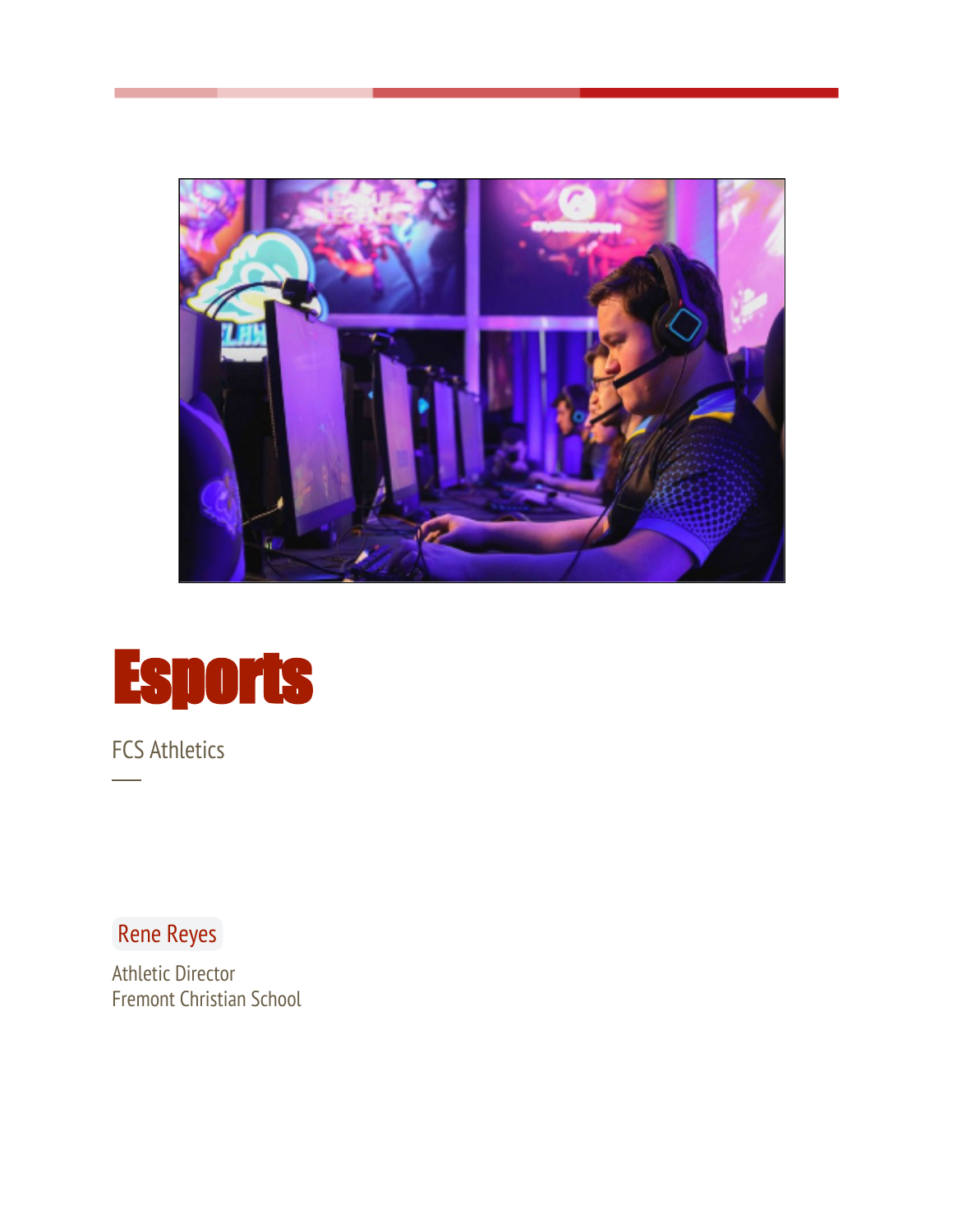### **Overview**

Hello Secondary Families,

First and foremost, we hope you are all staying safe and are in good health as we navigate these unusual and challenging times. The new year is here; however, the pandemic continues to prevent a traditional sports program. We firmly believe there are many silver linings in every situation or obstacle that is presented to us. In the effort to continue to engage with our students, FCS would like to introduce a new sport to our athletic program. Esports will be the new installment into the FCS athletic program that will bring a new level of competition and team-based skills through gaming. What is esports? You may think "video games." However, the difference between the two is that video games generally focus on an individual. Esports demonstrates all aspects of team-based sports and core values of teamwork, community, and competition.

Our hope is that while esports incorporates a new dynamic to the athletic program, it still stands firm to the values that FCS represents. Please see below a list of points that will be explained in further detail:

- 1. Sport Dynamic
- 2. Esports Emergence
- 3. Scholarship Opportunities
- 4. Games
- 5. Season & Format
- 6. Coach
- 7. System Requirements & PlayVS
- 8. Cost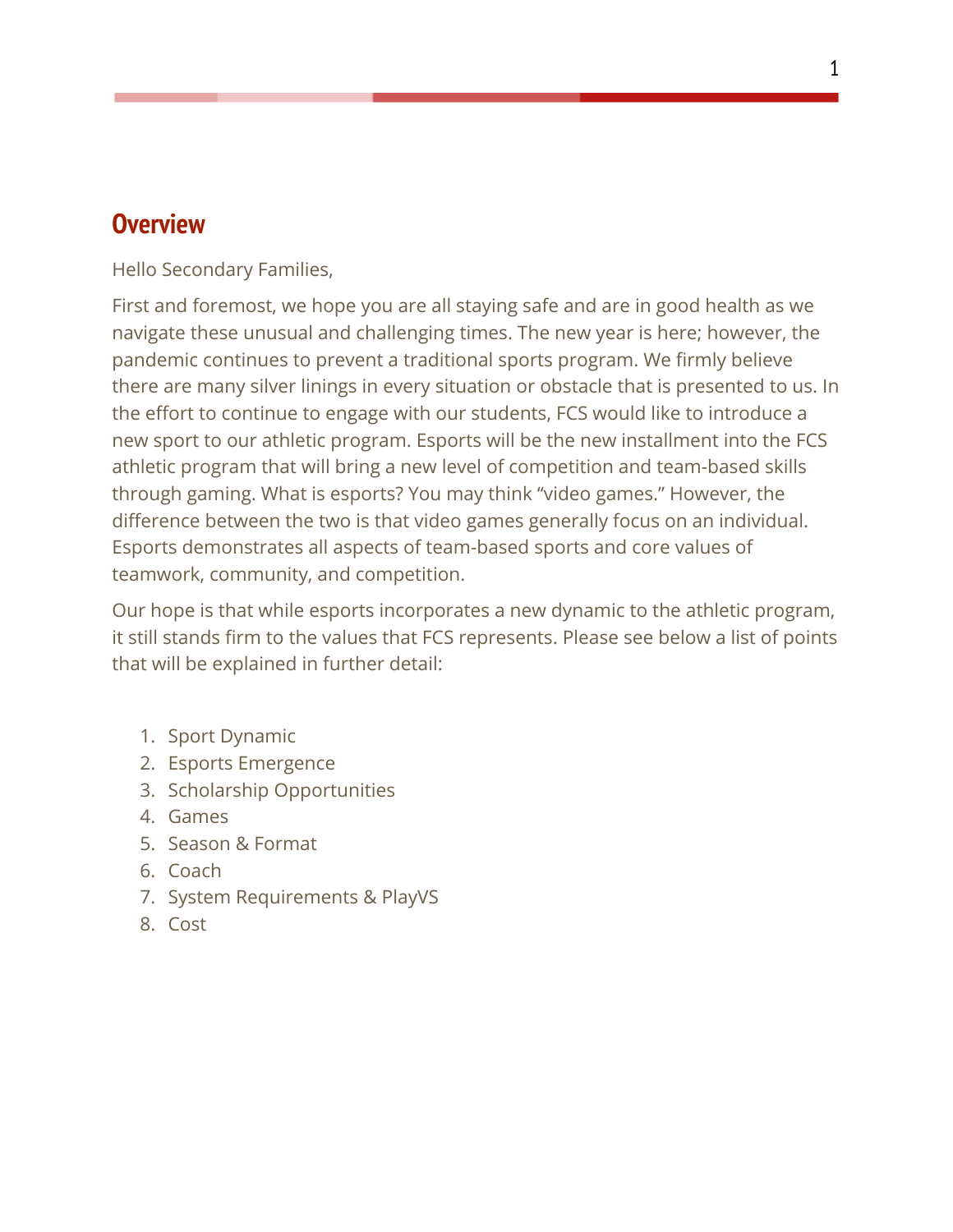## **1. Sport Dynamic**

As an Athletic Program, our mission is to enable student athletes to realize their full potential and prepare for lifelong success; and promote the development of a well-rounded education through structured sport and competition, while developing life skills of discipline, integrity, leadership, teamwork, and responsibility.

The positive impact that sport provides is an avenue like no other for young students as they mature. We expect esports to meet the same threshold as traditional sports especially when it comes to its core values of teamwork, building community, and competition.

- **Teamwork:** Being part of a team atmosphere and collaborating with one another. Gaining the discipline in coming together to strive for one goal.
- **Community:** Building a strong foundation with one another and relying on each other regardless of wins or losses.
- **Competition:** Strategically planning to compete against other teams, while learning to give maximum effort.

These three phases build strong character that ultimately give student athletes the opportunity to thrive in life.

## **2. Esports Emergence**

Video game tournaments have been around for many years, but esports often takes the form of organized, [multiplayer video game](https://en.wikipedia.org/wiki/Multiplayer_video_game) competitions, particularly between [professional](https://en.wikipedia.org/wiki/Professional_sports) players, individually or as teams. However, these were largely between amateurs until the late 2000's when participation by professional gamers and spectatorship in these events saw a large surge in popularity through live streaming. By the 2010's, esports was a significant factor in the video game industry with many game developers actively designing and providing funding for tournaments and other events, which introduced the opportunity to expand at the high school and collegiate levels.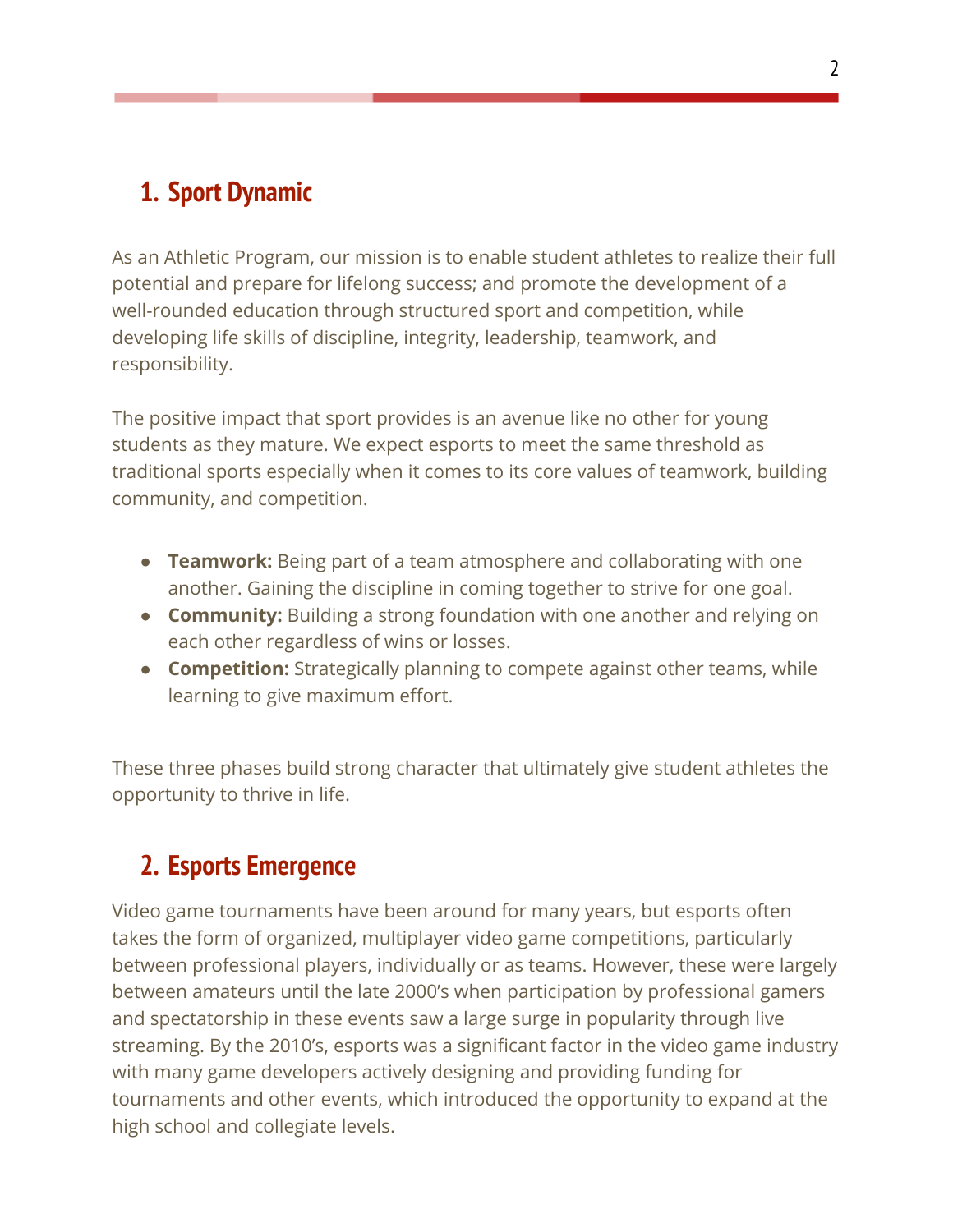Esports saw extreme growth within the high school level with many state athletic associations sanctioning esports as it became an emerging activity. Before the 2019 school year, the California Interscholastic Federation (CIF) partnered with esports so it can be presented to all schools that are part of its section.

Colleges have also seen a tremendous growth with esports. Now, over 130 colleges have esports-based variety programs with many scholarship opportunities emerging for high school students interested in participating at the collegiate level.

### **3. Scholarship Opportunities**

As in traditional sports, esports can be played after high school. Just as traditional sports embrace the chance to play at the collegiate level, so does esports. The scholarship opportunity is immense right now and is estimated to have about 15 million scholarships across the esports platform. In addition, even if students do not play esports at the collegiate level, these scholarships give students the opportunity to explore their passion in tech, engineering, game developing, game designers, and IT.

## **4. Games**

The CIF has partnered with esports and has determined specific games that are allowed to be played during a season. League of Legends, Rocket League, and Smite are the only three games to be played this year for esports. Please see below brief descriptions of team sizes, objectives, and how these games are played during matches:

### **League of Legends**

### (Team size - 5 players)

### *Objective*

Players work with their team to break the enemy Nexus before the enemy team breaks theirs. League of Legends is a complex game which involves both high-level strategy and fast-paced gameplay. Skilled players know how to beat the opponent in front of them, while keeping the wider elements of the game in mind to support their team to victory.

### *How It's Played*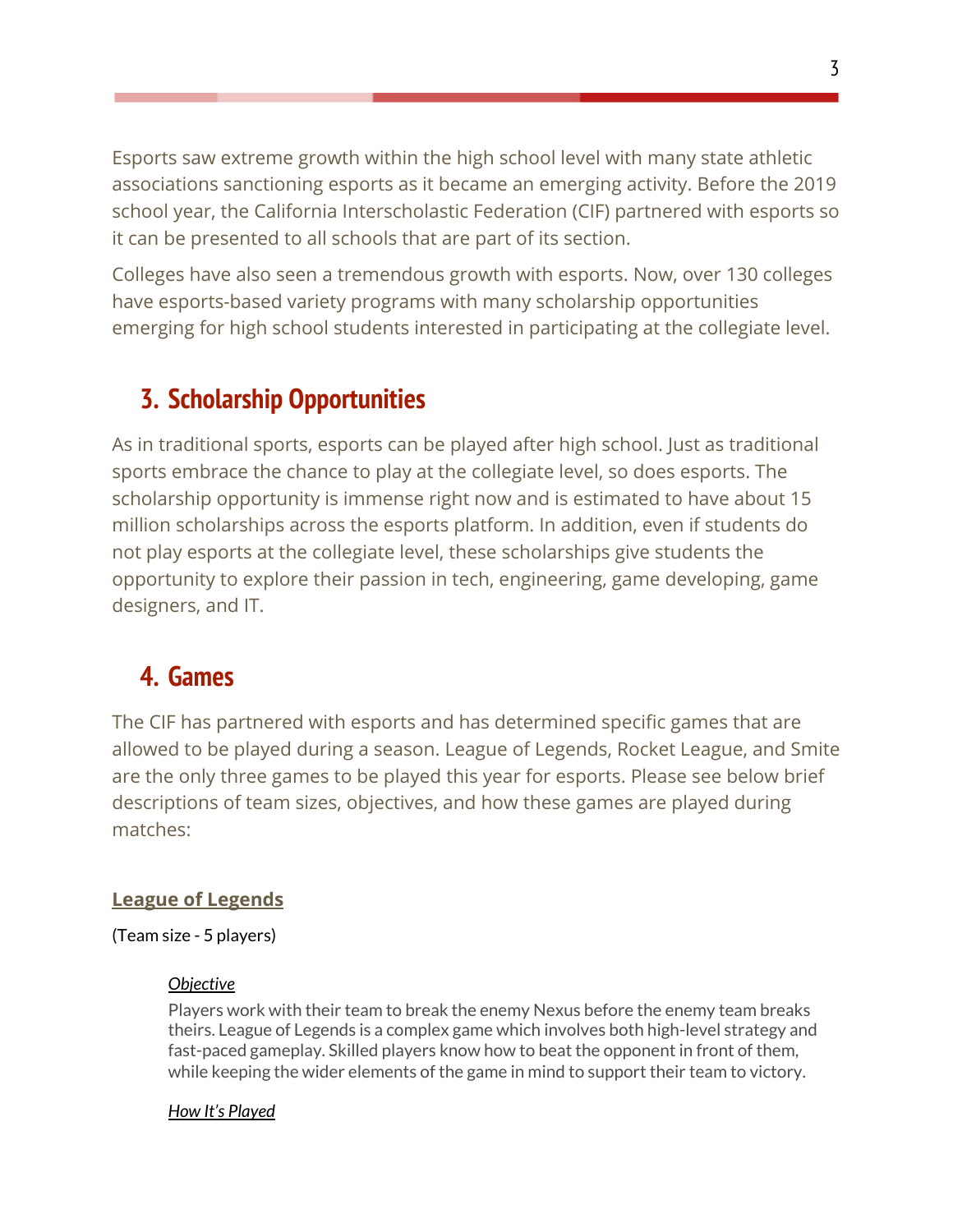In the beginning of a match, teams assign their players to different areas of Summoner's Rift, the original map in League of Legends, to face off against an opponent and attempt to gain power and control for their team. As the game progresses, teams come together to secure specific goals or power ups that will be used to gain an advantage over the other team. Players use those advantages to move into the enemy team's base and break the Nexus, securing victory.

#### **Rocket League**

#### (Team size - 3 players)

#### *Objective*

Players work with their team to advance the ball down the field, and score goals in their opponents' net. Rocket League is a technical game which involves both high-level dexterity and fast-paced gameplay. While one of the most welcoming elements of the game is its accessibility and familiarity with traditional sport (soccer), the best players are highly advanced and have fine-tuned their mechanics.

#### *How It's Played*

Each team starts on opposite sides of the field, as either the Blue or Orange team. When the match begins, players race to be the first to hit the ball with their car. Once the ball is in play, the clock winds down until a team scores by hitting the ball into the opposing team's goal, at which point players return to their starting positions and repeat that process until time runs out. The team with the most goals at the end of regulation wins. If there is a tie, the teams play periods of overtime until a winner is determined.

#### **Smite**

(Team size - 5 players)

#### *Objective*

In the core competitive game mode of SMITE — "Conquest" — players work with their team to destroy the enemy towers and phoenixes on their way towards their ultimate goal of bringing down the Titan. SMITE offers a unique third-person perspective that brings players into the action. Skilled players have an understanding of everything happening around them on a micro and macro level and are regularly balancing those understandings to inform their actions.

#### *How It's Played*

The Conquest game mode features a three-lane map surrounded by a jungle area. Each team's base, defended by three Phoenixes and a Titan, sits on either end of the map.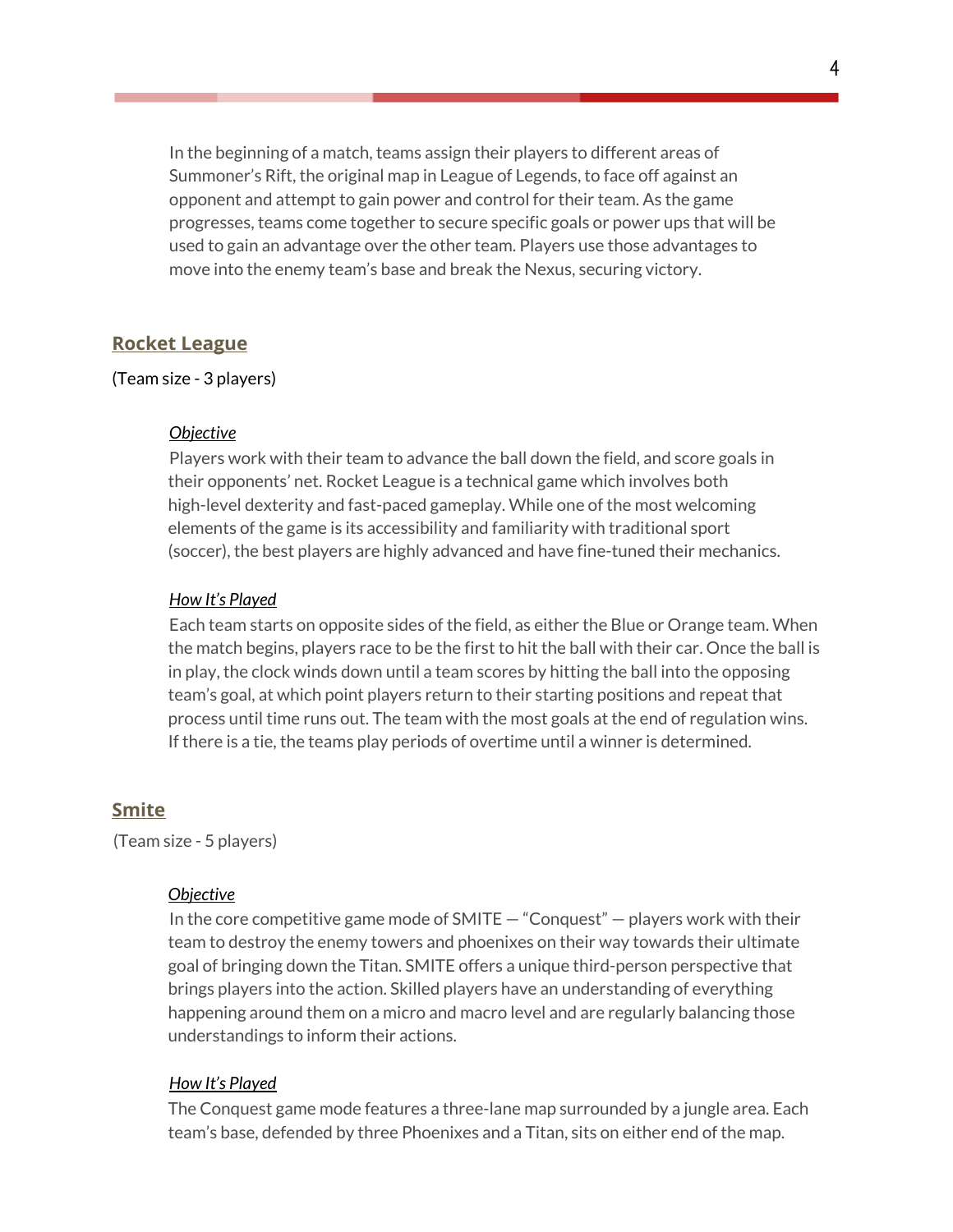Teams assign players to different lanes, with one player on each time typically occupying the jungle area and supporting teammates throughout the game. Players earn currency for taking down objectives, and spend that currency on items which power up their gods. Games are played with 5 players per team and typically last about 30 minutes.

Students will choose one of these three games to play during a season. Please know that esports does not limit teams-per-school, which allows programs to grow as big as the student body interest and school resources supports.

For example, if there are 10 students interested in playing League of Legends, which only allows a limit of 5 players per team, FCS can create two separate teams. Those two teams will be placed in different leagues, but each of those teams will still be representing FCS.

### **5. Season & Format**

Esports is played through two separate seasons. Please see below a quick description of the way the season is formatted:



### The fall season has wrapped up, but the spring season will begin in February. According to the chart above, teams will follow this format of a preseason, regular season, and postseason. The postseason will be determined on the teams win and loss record during the regular season.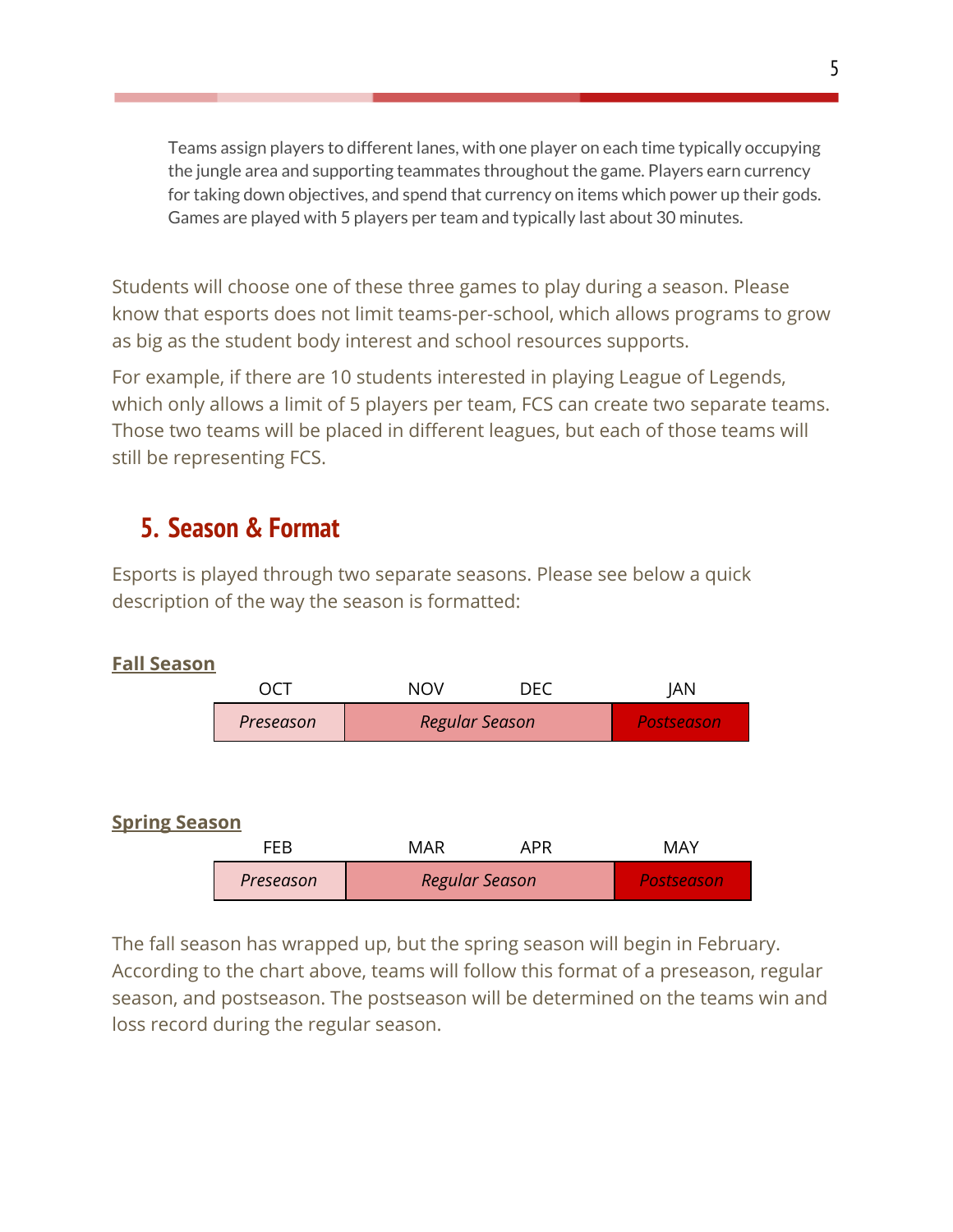## **6. Coach**

Coaching the first-ever Esports teams at FCS will be Mr. Fu. Currently, Mr. Fu works as the Student Activities Director; and has been part of the FCS community for many years, fully embracing what we represent as a school and an athletic program. Please read below a message from Mr. Fu:

### *"Hello!*

*I'm so excited to coach our school's first ever Esports team!*

*My interest and experience in esports started when I was in high school, and over the years, whether it's participating actively or being a spectator in tournaments and championships, I learned that while playing these games are fun and exciting, they teach you valuable lessons and give experience with time management, communication, good sportsmanship, problem solving, and many other skills that one can gain by being a part of a more traditional sports team.*

*It's an excellent opportunity for players of all skill levels to participate, learn, and I can't wait to get started!*

*-Mr. Fu."*

## **7. System Requirements & PlayVS**

Before the pandemic, esports encouraged that practices and season matches take place at the school's computer lab. However, since the pandemic, esports have been able to accommodate schools to allow their students to play in the convenience of their homes. Also, all games will be played on a computer, not through video game consoles. Please see below the required computer specifications:

- Mac or PC computer
- Mouse
- Keyboard
- Headset with microphone